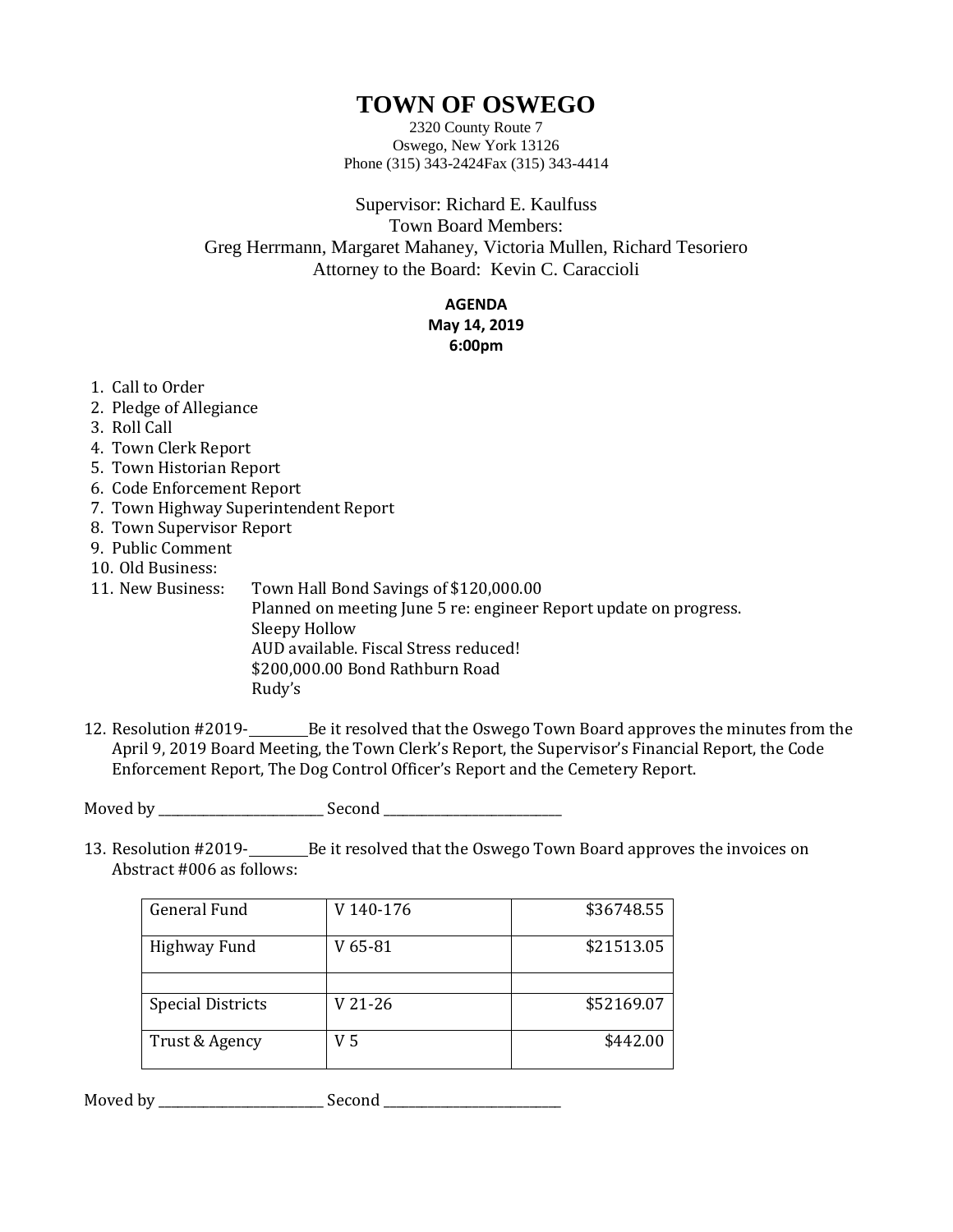14. Resolution #2019-\_\_\_\_\_\_\_\_\_ Be it resolved that the Oswego Town Board does hereby approve the following budget modifications:

| <b>Budget Modification: \$2000.00</b> |                                |  |
|---------------------------------------|--------------------------------|--|
|                                       | From: A 5132.1 Garage Personal |  |
| To:                                   | A 1620.1 Buildings Personal    |  |

Moved by \_\_\_\_\_\_\_\_\_\_\_\_\_\_\_\_\_\_\_\_\_\_\_\_\_ Second \_\_\_\_\_\_\_\_\_\_\_\_\_\_\_\_\_\_\_\_\_\_\_\_\_\_\_\_

15. Resolution #2019-\_\_\_\_\_\_\_\_\_ Be it resolved that the Oswego Town Board approves the revised Policy and Procedure Manual and adopts all policies as contained within current manual.

Moved by \_\_\_\_\_\_\_\_\_\_\_\_\_\_\_\_\_\_\_\_\_\_\_\_\_Second\_\_\_\_\_\_\_\_\_\_\_\_\_\_\_\_\_\_\_\_\_\_\_\_

16. Resolution #2019-\_\_\_\_\_\_\_\_\_ Be it resolved that the Oswego Town Board reaffirms the NBRC (Northern Border Regional Commission) grant application, approves the re-submission of the application for 2019. Further the Town Board thanks Carrie Iorizzo for revising and re-submitting the application.

Moved by \_\_\_\_\_\_\_\_\_\_\_\_\_\_\_\_\_\_\_\_\_\_\_\_\_Second\_\_\_\_\_\_\_\_\_\_\_\_\_\_\_\_\_\_\_\_\_\_\_\_

17. Resolution #2019-\_\_\_\_\_\_\_\_\_ Be it resolved that the Oswego Town Board authorizes the Town Superintendent to sign the necessary documents required for the refunding of the Town Hall bond.

Moved by \_\_\_\_\_\_\_\_\_\_\_\_\_\_\_\_\_\_\_\_\_\_\_\_\_Second\_\_\_\_\_\_\_\_\_\_\_\_\_\_\_\_\_\_\_\_\_\_\_\_

18. Resolution #2019-\_\_\_\_\_\_\_\_\_ Be it resolved that the Oswego Town Board approves the hiring of the selected candidate as Planning Secretary.

Moved by \_\_\_\_\_\_\_\_\_\_\_\_\_\_\_\_\_\_\_\_\_\_\_\_\_Second\_\_\_\_\_\_\_\_\_\_\_\_\_\_\_\_\_\_\_\_\_\_\_\_

19. Resolution #2019-\_\_\_\_\_\_\_

**WHEREAS,** the Town of Oswego (the "Town") is a municipal corporation and a political subdivision of the State of New York, which is managed by the Town Board ("Town Board") of the Town; and

**WHEREAS**, the Town Board manages the Sleepy Hollow Sewer District ("Sleepy Hollow SD" or "Sewer District"), a municipal wastewater treatment plant and improvement district benefiting property owners located within the Sewer District; and

**WHEREAS,** the Town received a letter from the New York State Department of Environmental Conservation ("NYSDEC") requiring significant mandatory improvements to be completed in an expedient manner (i.e. renewal of SPDES Permit by June 1, 2019, requiring disinfection treatment of the sewage treatment plant effluent per March 1, 2019 letter from NYSDEC); and

**WHEREAS,** the Town received an additional letter from the New York State Department of Environmental Conservation ("NYSDEC") as of April 18, 2019 regarding the 2019 Annual Compliance Inspection and noting additional significant improvements to be completed in an expedient manner; and

**WHEREAS,** General Municipal Law §103(1) generally requires that all contracts for public work involving an expenditure of more than thirty-five thousand dollars be awarded to the lowest responsible bidder after advertisement for sealed bids; and